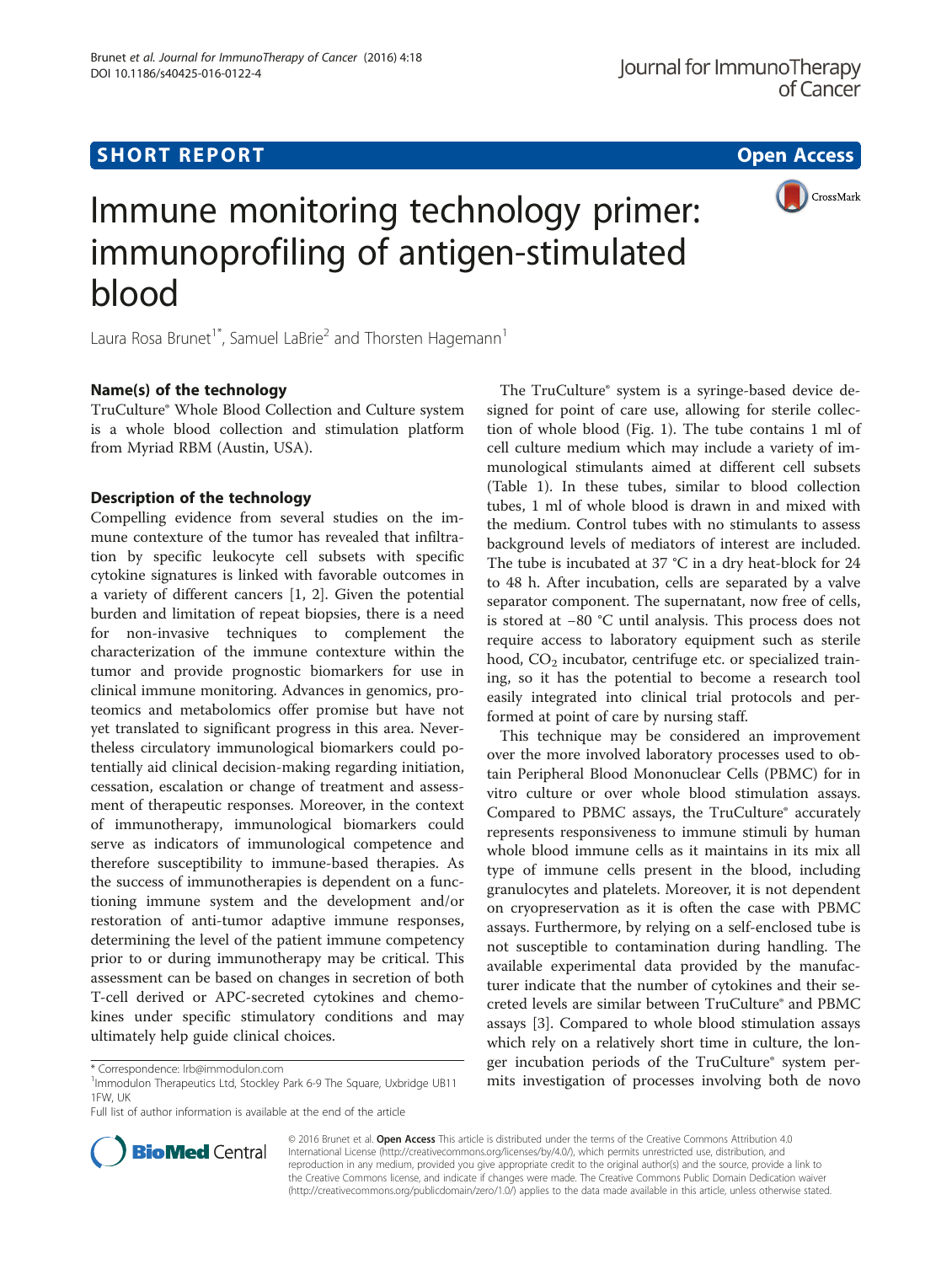<span id="page-1-0"></span>

## Table 1 Stimulants currently available for the TruCulture® Whole Blood Collection and Culture system

| Description of stimulant                                                                                                                | Target                         |
|-----------------------------------------------------------------------------------------------------------------------------------------|--------------------------------|
| Null TruCulture (TC) tube (TC Tubes Null)                                                                                               | Control                        |
| Tumor Necrosis factor (TNF)-alpha tube (TC Tubes TNF-a 10 ng/ml)                                                                        | Cytokine                       |
| Intron A/Interferon (IFN)-alpha tube (TC Tubes IFN-a)                                                                                   | Cytokine                       |
| Interferon (IFN)-beta tube (TC Tubes IFN-β)                                                                                             | Cytokine                       |
| Interleukin (IL)-1 beta + TNF-a tube (TC Tubes IL-1 $\beta$ + TNF-a)                                                                    | Cytokine                       |
| Intron A/IFN- $\alpha$ + anti-CD3 + anti-CD28 tube (TC Tubes IFN- $\alpha$ + CD3 + CD28)                                                | Cytokine                       |
| Intron A/IFN-a + Lipopolysaccharide (LPS)-EB (Escherichia coli 0111:B4) high concentration tube<br>$(TC)$ Tubes IFN- $\alpha$ + LPS-EB) | Cytokine/TLR4 Ligand           |
| Adenosine Triphosphate (ATP) + LPS-EB tube (TC Tubes ATP + LPS-EB)                                                                      | NLRP3 Inflammasome/TLR4 Ligand |
| Lauroyl-y-D-glutamyl-meso-diaminopimelic acid (C12-iE-DAP) tube (TC Tubes C12-iE-DAP)                                                   | NOD Ligand                     |
| Lipoarabinomannan (LAM) from M. smegmatis tube (TC Tubes LAM-MS)                                                                        | NOD Ligand                     |
| Staphylococcal Enterotoxin B (SEB) tube (TC Tubes SEB)                                                                                  | T-Cell                         |
| Anti-CD3/CD28 tube (TC Tubes CD3 + CD28)                                                                                                | T-Cell                         |
| SEB/anti-CD28 tube (TC Tubes SEB + CD28)                                                                                                | T-Cell                         |
| anti- CD3 tube (TC Tubes CD3)                                                                                                           | T-Cell                         |
| Zymosan (ZYM) tube (TC Tubes ZYM)                                                                                                       | TLR2 Ligand                    |
| Fibroblast-stimulating Lipopeptide (FSL) tube (TC Tubes FSL-1)                                                                          | TLR2 Ligand                    |
| Heat killed E. coli 0111:B4 tube (TC Tubes HKEB)                                                                                        | TLR2 Ligand                    |
| Heat Killed Lactobacillus rhamnosus tube (TC Tubes HKLR)                                                                                | TLR2 Ligand                    |
| Polyinosinic:polycytidylic acid (Poly I:C) tube (TC Tubes Poly I:C)                                                                     | TLR3 Ligand                    |
| LPS tube (TC Tubes LPS)                                                                                                                 | TLR4 Ligand                    |
| LPS-EB high concentration tube (TC Tubes LPS-EB)                                                                                        | TLR4 Ligand                    |
| $LPS + SEB$ tube (TC Tubes $LPS + SEB$ )                                                                                                | TLR4 Ligand/T-Cell             |
| Resiguimod R848 tube (TC Tubes R848)                                                                                                    | TLR7/8 Ligand                  |
| Gardiguimod (GDQ) tube (TC Tubes GDQ)                                                                                                   | TLR7/8 Ligand                  |
| Class A CpG oligonucleotide + LPS-EB high concentration tube (TC Tubes ODN2216 + LPS-EB)                                                | TLR9 Ligand                    |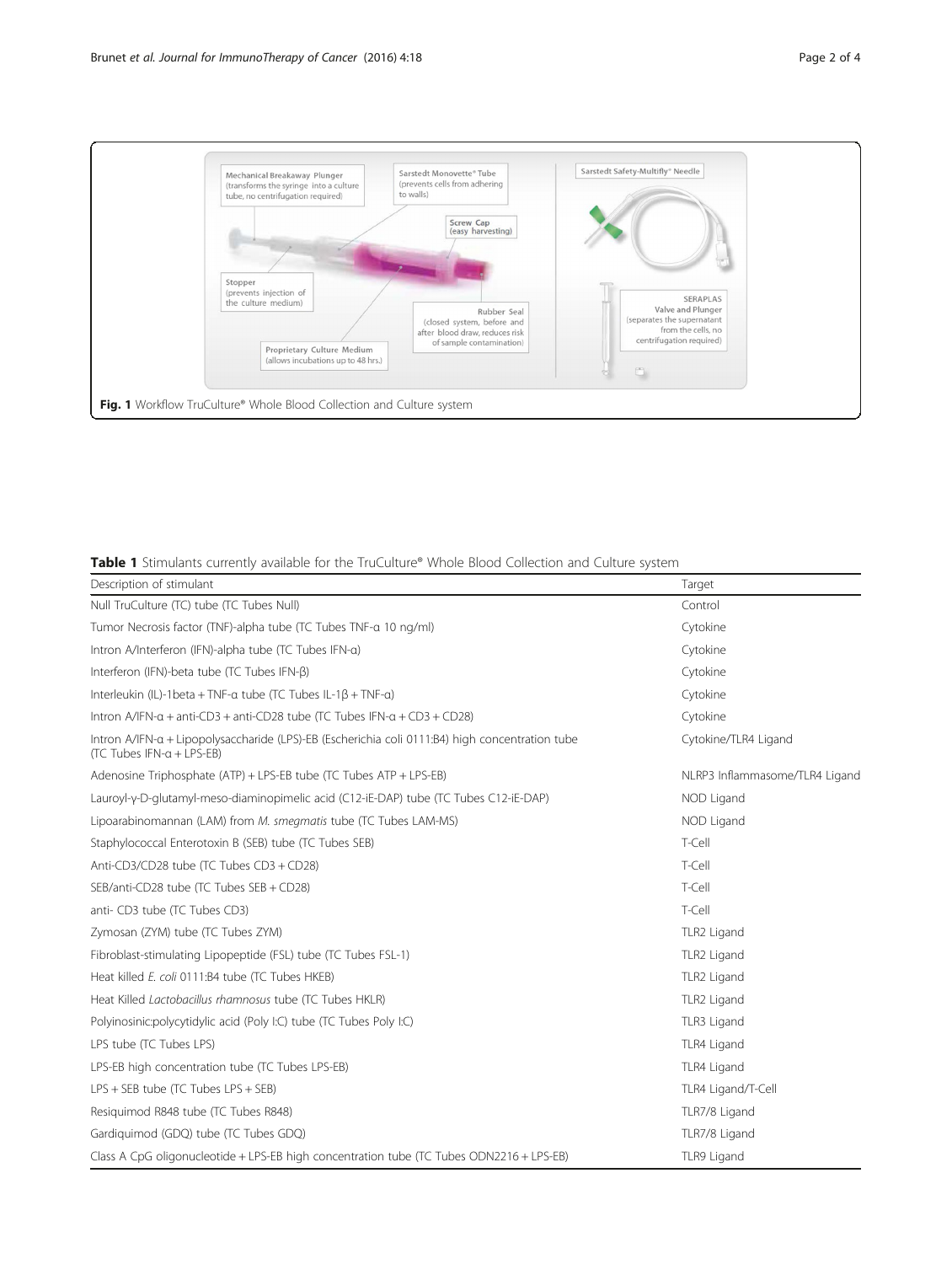cytokine and chemokine synthesis and for accumulation of mediators for more robust measurements [[3](#page-3-0)].

Accessing whole blood, as described in this approach, may offer a way to identify peripheral biomarkers for patient clinical assessment. It is not taxing for patients as only small blood volumes are required and the ease of handling of the samples is easily integrated with routine clinical sample processing.

### Type of data obtained/readout

Analysis can be based on any technique which detects immunological mediators in culture supernatants, ranging from ELISA to multiplex analysis, to allow for maximal data acquisition. Using TruCulture® can aid in the identification of circulatory biomarkers that may offer information on patient prognosis as important as that provided by the immunoscore at the tumor site [[1, 2](#page-3-0)]. Furthermore characterization of relevant circulatory biomarkers may prove to be critical for non-invasive monitoring disease progression and response to immunotherapeutic treatments.

In healthy volunteers, this technique has been used to successfully quantify circulatory immunological mediators [\[4](#page-3-0)–[7\]](#page-3-0). In particular, Mueller and colleagues showed (by ELISA) reproducible subject-specific cytokine reference patterns in healthy individuals, which remained consistent over time [[4\]](#page-3-0). Duffy and colleagues, in an exhaustive study published in Immunity in 2015, were able to differentiate (using Luminex multianalyte profiling) specific inflammatory signatures based on 32 measured mediators for each of the 27 stimulants contained in the TruCulture® tubes they tested with blood from 25 subjects [[5\]](#page-3-0).

#### Limitations of the approach

For correct interpretation, a negative control tube (i.e. Null) should be included to provide an assessment of the background levels of immunological markers. Whereas the list of off-the-shelf stimulants is increasing, there may be still limitations to their relevance to specific clinical investigations in the oncology field. Given the one-year expiry date on the tubes, it may be that over the course of a clinical trial, a number of tube lots are used. However, equivalence data between different lots can be requested. Tube usage has to be significantly overestimated to account for potential clinical trial issues such as delays in patient recruitment, timing of sampling etc.

## Types of samples needed and special issues pertaining to samples

Proper collection, incubation and storage at −80 °C of samples are critical, but the limited requirement for manipulation provides a significant advantage. The use of a

null tube allows for the control of the effects of therapeutic agents present in the whole blood which may influence data interpretation. The usual care applied to supernatant samples needs to be followed including limitation of freeze-thawing cycles and all samples pertaining to a single patients being run at the same time to limit inter-assay variation.

## Level of evidence

The level of evidence for this rather novel technique is currently limited to published studies in healthy individuals. These studies reported the successful quantification of immunological mediators and identification of specific immunological signatures for each of the stimulants used [[4](#page-3-0)–[7\]](#page-3-0). Published papers in patients are limited to first-onset schizophrenia, where analysis of TruCulture® supernatants revealed a distinctive pro-inflammatory signature characterized by altered endothelial cell function and inflammation [[8\]](#page-3-0).

There have yet to be any formal published studies using TruCulture® in cancer patients. However, the technology is being increasingly used and reported [\[7](#page-3-0), [9](#page-3-0)]. For example, we have presented initial data from selected colorectal and pancreatic cancer patients showing that this technique offers a way of reliably obtaining measurable immunological responses in patients before and after therapy with IMM-101, an immunotherapeutic agent based on Mycobacterium obuense (NCTC 13365), used in combination with standard chemotherapy or radiation therapy [\[9](#page-3-0)]. In contrast, multiplex analysis of patients' serum samples detects only very low levels of the secreted and systemically circulating cytokines. This is because when using TruCulture®, stimulated immune cells secrete a more varied range of detectable immunological mediators, and levels remains high as they do not become diluted in the serum.

In the future, this approach, characterized by low burden for patients providing samples and ease of use for clinical staff, may become increasingly adopted to monitor patient's immunological responses so that research in this area may eventually identify prognostic biomarkers to complement those identified at the tumor site.

#### Abbreviations

APC: antigen presenting cell; ELISA: enzyme-linked immunosorbent assay;  $CO<sub>2</sub>$ : carbon dioxide.

#### Competing interests

Laura Rosa Brunet, DSc and Thorsten Hageman MD, PhD are employed by Immodulon Therapeutics Ltd, UK. Samuel LaBrie PhD is employed by Myriad RBM, Austin, TX, USA.

#### Authors' contributions

LRB drafted the manuscript, SLB and TH helped to revise the manuscript. All authors read and approved the final manuscript.